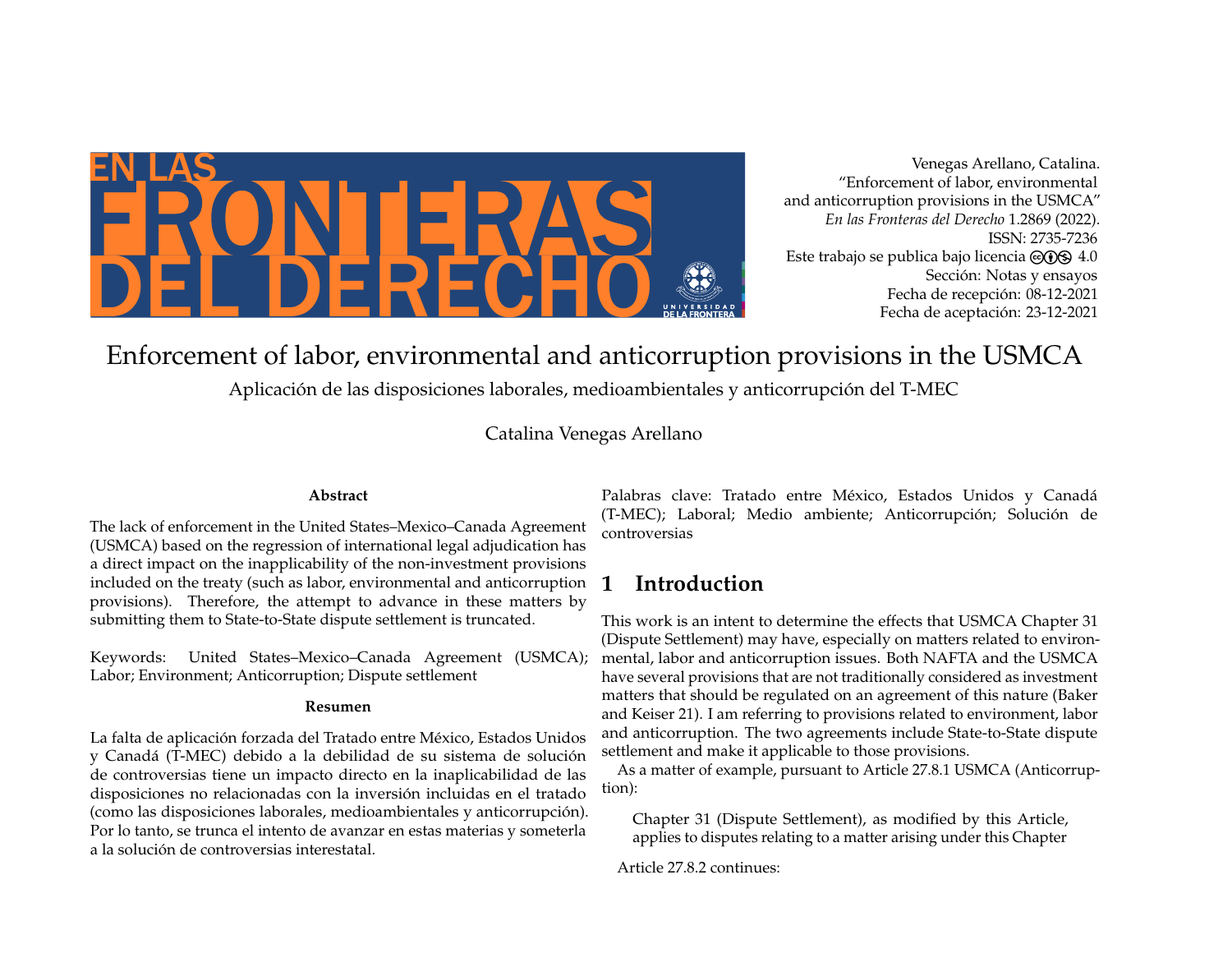A Party may only have recourse to the procedures set out in this Article and Chapter 31 (Dispute Settlement) if it considers that a measure of another Party is inconsistent with an obligation under this Chapter, or that another Party has otherwise failed to carry out an obligation under this Chapter, in a manner affecting trade or investment between Parties.

Thus, even if, as a general rule, dispute settlement may be applicable, Article 27.8.3 provides:

No Party shall have recourse to dispute settlement under this Article or Chapter 31 (Dispute Settlement) for a matter arising under Article 27.6 (Application and Enforcement of Anticorruption Laws) or Article 27.9 (Cooperation)

Therefore, it excludes application and enforcement of anticorruption laws and cooperation from dispute settlement. Corruption has "come to be seen as distorting investment and other economic activity, siphoning resources from public needs and retarding growth; undercutting the rule of law, democracy, government legitimacy, and political stability" (Abbot). Thus, corruption has an evident effect on investment, so it might be an indicator that through Article 27.8.2, the USMCA dispute settlement mechanism may address corruption.

In regard to environmental and labor provisions, USMCA Articles 24.4.1 and 23.5.1 assume that a violation of labor and environmental provisions may affect trade or investments. That means that the necessity to provide evidence for the complaining party is not that high, and that is a main difference with other free trade agreements.

Considering that the USMCA includes a dispute settlement mechanism applicable not only to economic issues, but also to non-investment related matters, this work tries to determine if those provisions are stronger than NAFTA or if, considering the whole agreement, they are just purely symbolic provisions that lack the enforcement required to make them applicable.

### **2 Analyzing dispute settlement**

Pursuant to Beyer, twelve NAFTA cases have been initiated, and that only three cases culminated in panel reports:

- 1. Tariffs Applied by Canada to Certain U.S.-Origin Agricultural Products – Final Report, 2 December 1996, Doc. CDA-95-2008-01.
- 2. Safeguard Action Taken on Broom-Corn Brooms from Mexico Final Report, 30 January 1998, Doc. USA-97-2008-01.
- 3. Cross-Border Trucking Services Final Report, 6 February 2001, Doc. USA-MEX-98-2008-01.

Even though that forty-five cases between NAFTA parties were initiated, only fourteen could have been taken to NATFTA's dispute resolution mechanism. Beyer argues that The World Trade Report said that "WTO members that are partners in a PTA continue to have frequent recourse to the WTO dispute settlement system to resolve trade disputes", but that statement falls short because it doesn't consider that there are PTAs that don't provide for adjudication, and the ones that do, may not impose substantial obligations similar to the obligations found under WTO, or they might exempt some obligations to adjudication. As in both NAFTA and USMCA anti-dumping and countervailing duties can't be subject to adjudication, in regard to those cases there wasn't a choice in the first place, and so the comparison falls short. So the generally held belief that NAFTA parties have a preference for WTO proceedings is not convincing, and that's why Beyer indicates that that dominance might not be as pronounced as it is often assumed.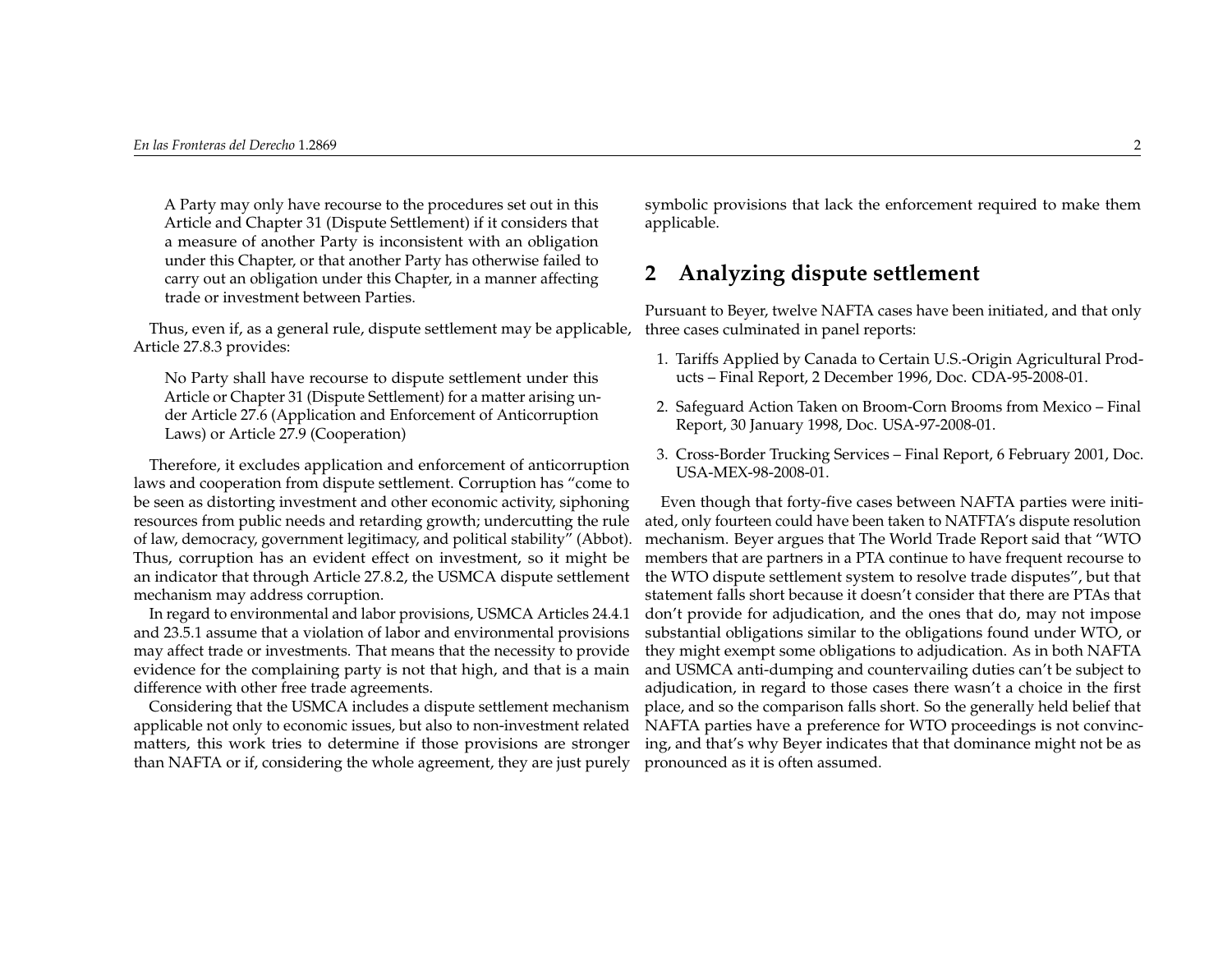Beyer also reflects that in the twenty-five years since the WTO was created, only 2% of bilateral relations have been subject to dispute settlement. That author wonders why the existence of more adjudicatory dispute settlement mechanisms should, without any other intervening factor, suddenly lead to an increase in the number of disputes. 46 cases have been initiated under fifteen different PTAs. According to Beyer, the only thing that number shows is that the vast majority of provisions in regional and bilateral trade agreements are never subject of any dispute settlement proceedings, even when a right to invoke proceedings exists.

Puig's article has a broader scope than just State-to-State dispute settlement mechanisms, so I am focusing in those aspects of his article that are relevant to my hypothesis. According to him, the USMCA State-to-State dispute settlement mechanism is really hard to implement. He believes that the roaster of 30 individuals who are willing to serve as panelists (Article 31.8) is going to be a difficult commitment for the parties, considering what happened with NAFTA panelists. He argues that USMCA didn't thrust forward even though NAFTA's major shortcoming was its incomplete State-to-State dispute settlement mechanism (Puig 57). That is why nothing ensures that the parties will follow through with the obligation to consent on the panel arbitrators in order to be able to establish the dispute settlement mechanism.

Puig also indicates that by the time the agreement is implemented, the WTO dispute settlement mechanism will no longer be functioning, so that alternative dispute settlement mechanism won't be available for the parties. Puig is very pessimistic regarding how enforceable USMCA is going to be. If may link the previous concern with Beyer's article that shows that fourteen cases that were initiated in the WTO could have been settled through NAFTA's State-to-State dispute settlement panel. Despite USMCA, Canada, Mexico and the United States still consider the WTO a better forum for solving their disputes. Although Puig rates some provisions as progressive, like anticorruption, environmental standards,

indigenous and labor rights, he argues that they are not justiciable or enforceable (Puig 58). He claims that the treaty scaled back the role of investor-State dispute settlement mechanism: for example, exhaustion of local remedies is almost always required. Puig concludes that it is unlikely that a governmental decision to unfairly block foreign investments will be ever reviewed by USMCA arbitrators (Puig 58).

As an overall conclusion, Puig believes that the big losers regarding the USMCA are international legal adjudication and the rule of law, since the use of raw economic power is gaining preponderance. In his opinion, the United States seems to be insulating decisions from international adjudication (Puig 60).

While Puig writes viscerally and has a more political point of view regarding international relations from an economic perspective, VanDuzer is more technical and refers to facts and data. VanDuzer seeks to identify the differences between NAFTA and USMCA State-to-State dispute settlement mechanisms. Unlike Puig, he takes into consideration the USMCA Protocol of Amendment of 2019. According to that author, one of the prime objectives of the USMCA concerning Chapter 31 was to prevent a State party from blocking the formation of State-to-State dispute settlement panels. Even maintaining the status quo was a win because of the intention of the American government to weaken dispute settlement.

Considering that VanDuzer uses the USMCA 2019 Protocol as a starting point, he disagrees with Puig in regard to the roaster appreciation. He believes that "the roster will only fail if no party designates anyone" (Van-Duzer 10), and that seems quite unlikely. In fact, the Protocol states that "each party is to designate 10 roster members and, if there is no consensus within one month of the entry into force of the USMCA, the roaster is composed of the designated individuals". This way recalcitrant parties will not be able to prevent the formation of a panel.

VanDuzer also mentions the side deals on labor and environment. Unlike NAFTA, the USMCA obligations related to labor and environment can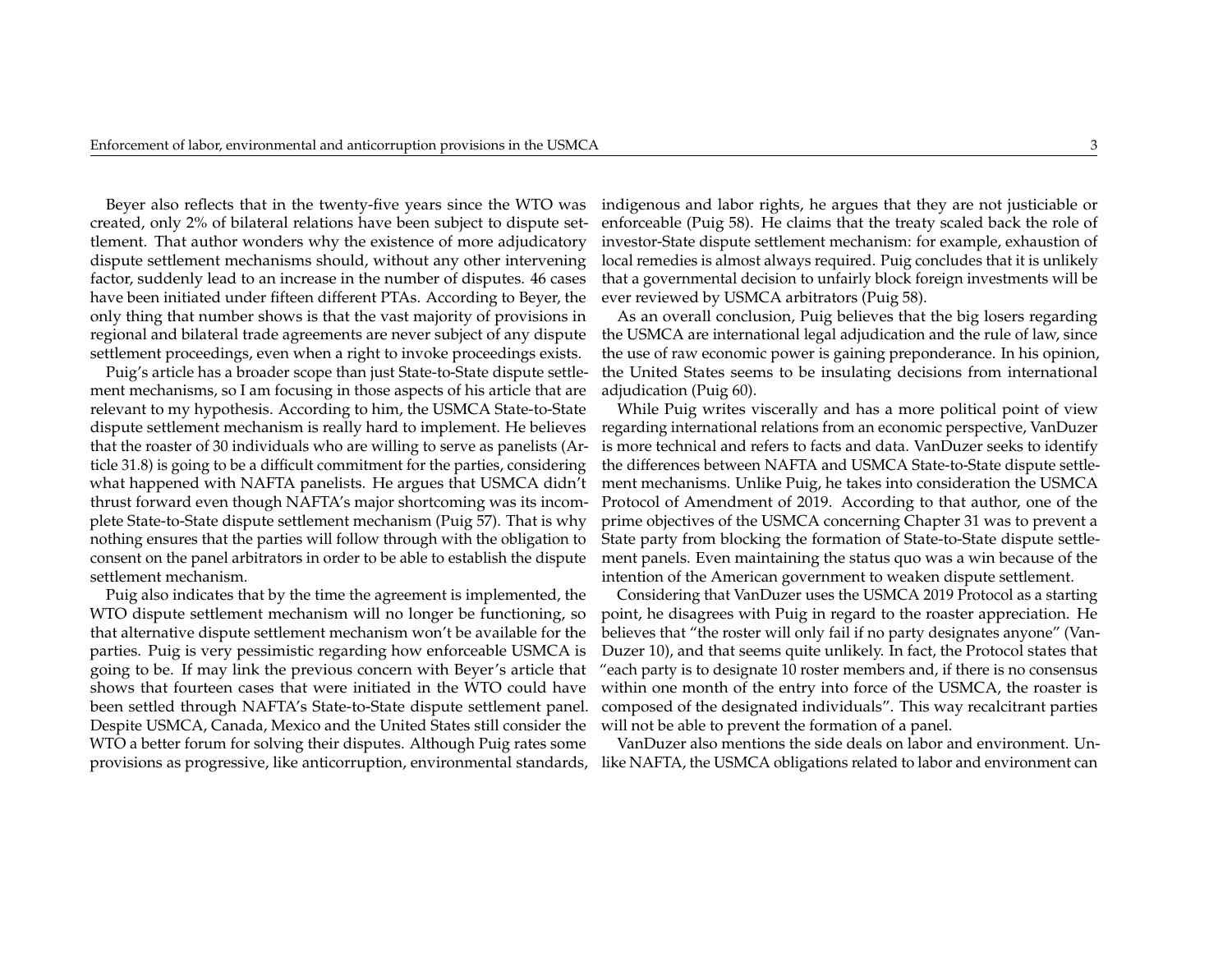be subject to dispute settlement, which he qualifies as a mayor innovation. When compared to the WTO, USMCA provisions cover a much broader range of economic activity and contain a number of distinct provisions which can only be brought to adjudication under USMCA, making the UMSCA State-to-State dispute settlement mechanism the only forum in which environmental or labor claims can be made. Another highlight of USMCA is that Canada, US and Mexico have agreed to more transparent proceedings; this commitment and the possibility that NGOS and other third parties participate on the proceedings, are breakthroughs.

He agrees with Puig in regard to the lack of enforcement. In his opinion, one of the key problems of the NAFTA process was the limited role of authoritative adjudication by panels in facilitating compliance. VanDuzer believes that USMCA even waters down the role of panel decisions compared to NAFTA, because under USMCA a panel is no longer to provide recommendations regarding how non-compliance should be resolved, unless requested by both parties.

VanDuzer concurs with Puig in his view that USMCA is not going to be properly applied. He is skeptical on how member States will use the dispute settlement mechanism. His overall conclusions are similar to Puig's, as USMCA "diminishes the role of authoritative, independent adjudication as a way to encouraging states to comply with their obligations" (VanDuzer 21).

### **3 Conclusions**

In recent years, international economic law and economic integration treaties have been including provisions related to general international public law. Provisions on tech, environmental issues, transparency, anticorruption and humanitarian law have been addressed by this branch of international law, trying, by this means, to make them enforceable.

Nonetheless, there are strong arguments to maintain that, although the USMCA has some novelties, they are far from seriously advancing the enforcement of non-investment related provisions. We have reviewed different arguments on why the USMCA dispute settlement mechanism is going to have little application. Mainly, it is the lack of enforcement that this State-to-State dispute settlement mechanism has. Even though some Chapters and provisions in the USCMA might seem as a novelty, there's no real progress if parties are not compelled to adhere or even to take a step further in regard to these subjects. As was foreseen by Baker and Keiser, it seems that the United Sates accomplished its objective of hindering the access to international dispute settlement, and impeding that this type of decisions is taken to international panels or organs (Baker and Keiser 53).

#### **About the Author**

Catalina Venegas Arellano.  $\blacktriangleright$  <catalina.venegas.arellano@gmail.com>

# **Bibliography**

Abbot, Kenneth W. "Fight against corruption." Wolfrum, Rüdiger. *Max Planck Encyclopedia of Public International Law*. 2009.

Baker, John S. and Lindsey Keiser. "NAFTA/USMCA Dispute Settlement Mechanisms and the Constitution." *University of Miami Interamerican Law Review* (2019): 1-57. [https://repository.law.miami.edu/umialr/](https://repository.law.miami.edu/umialr/vol50/iss1/3) [vol50/iss1/3](https://repository.law.miami.edu/umialr/vol50/iss1/3).